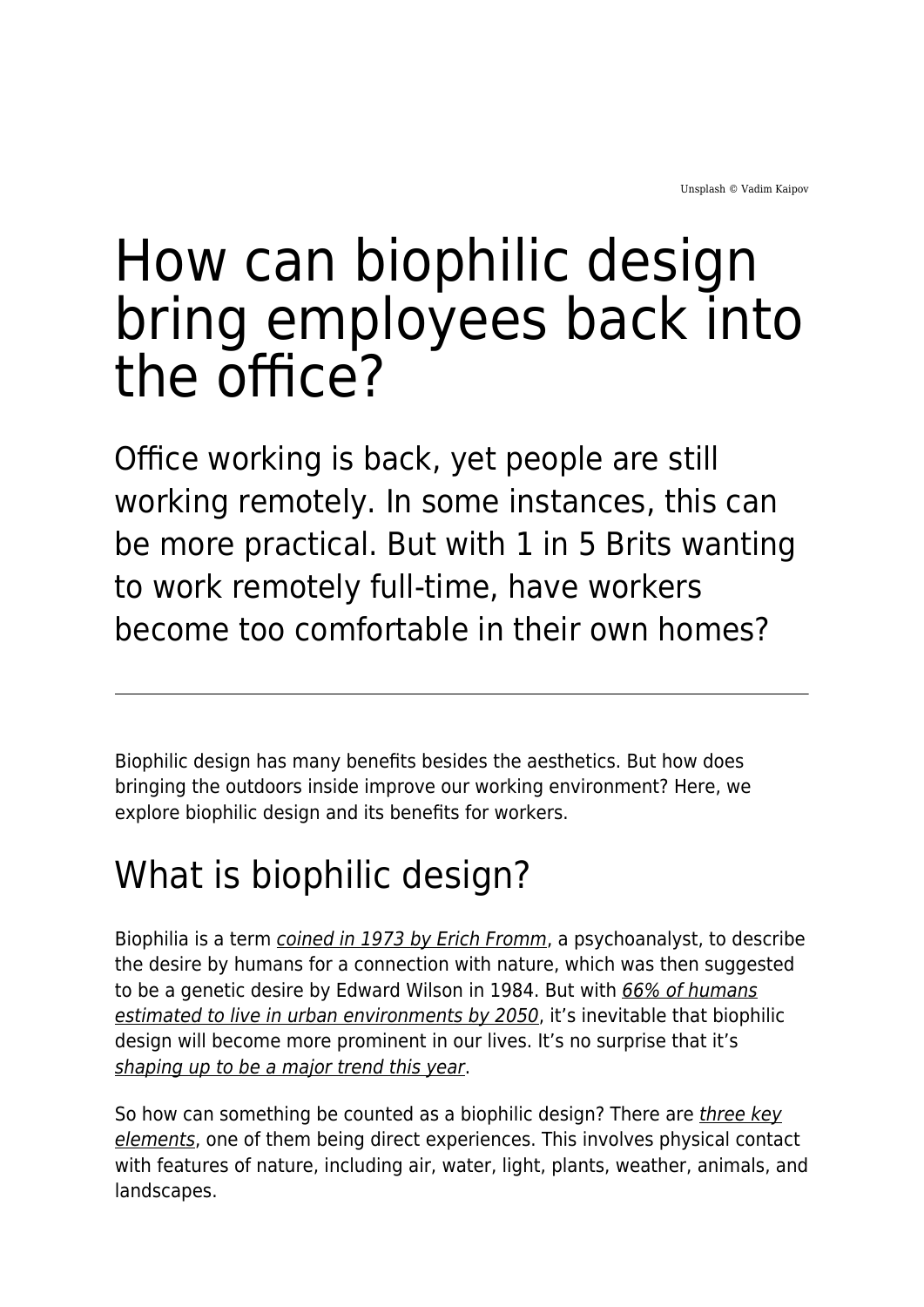Alternatively, indirect experiences can be incorporated into the design, where connecting with nature can be satisfied by forms, shapes, and colours – such as through paintings, natural materials, or even sculptures.

The experience of space and placement accounts for the third element of biophilic design through various senses: touch, sound, light, smell, movement, time, and taste. Something as simple as lighting a wood scented candle can tick that box.

## Biophilic benefits

Biophilic design is stress relieving, so where better to implement it than in an office? The levels of our bodies' main stress hormone, cortisol, are reduced when elements of nature engage the mind with fascination, thus resulting in restored attention and focus.

Poorly designed offices can actually [negatively impact the well-being of](https://benjohnson.co.uk/interiors/knowledge/the-impact-of-bad-office-design-on-employee-stress-levels/) [workers](https://benjohnson.co.uk/interiors/knowledge/the-impact-of-bad-office-design-on-employee-stress-levels/). So sprucing up the space is going to make a difference for employees. But biophilic design, in particular, will not only prevent negative impacts but can also actually boost one's well-being. Nature is, of course, at the core of this design. Given [its ability to increase happiness](https://www.apa.org/monitor/2020/04/nurtured-nature#:~:text=In%20a%20review%20of%20the%20research%2C%20Gregory%20Bratman%2C%20PhD%2C,meaning%20and%20purpose%20in%20life%2C), positive social interactions, and a sense of purpose in life, it will undoubtedly be an effective implementation in an office.

Your productivity is certain to increase by implementing biophilic design into an office space. Research has revealed that *[productivity can increase up to 20%](https://www.peldonrose.com/news-insight/features/guest-blog-biophilic-design-increases-employee-productivity-by-20/#:~:text=This%20is%20where%20biophilia%20has,reduce%20absenteeism%20by%2015%25%2C%20a)* and absenteeism can be reduced by 15%. Not only will you feel full of life, but you'll also be channelling that energy into your work, so you can boost your self-esteem through your accomplishments.

## Incorporating biophilic design into working spaces

Greenery is arguably the simplest addition for offices. Small indoor plants are a perfect way to brighten up a space by placing them on a desk. *Dracaenas*, [peace lilies, and bromeliads](https://www.ambius.co.uk/blog/top-10-best-plants-for-your-desk-at-work/) are just a selection of the many desk plants that can be easily looked after – so, even if you're not a plant connoisseur, you won't have to worry when it comes to maintaining them. Or if the walls are dull and spacious, they could be filled with what is [known as 'vertical gardens'](https://vantagespaces.co.uk/office-green-walls/), where the space is filled with a stimulating ecological display.

Although office working is back, [29% of UK organisations are implementing](https://www.businessleader.co.uk/are-uk-companies-still-committing-to-hybrid-working-models/) [hybrid working](https://www.businessleader.co.uk/are-uk-companies-still-committing-to-hybrid-working-models/) for employees. So for the days outside of the office, you may be